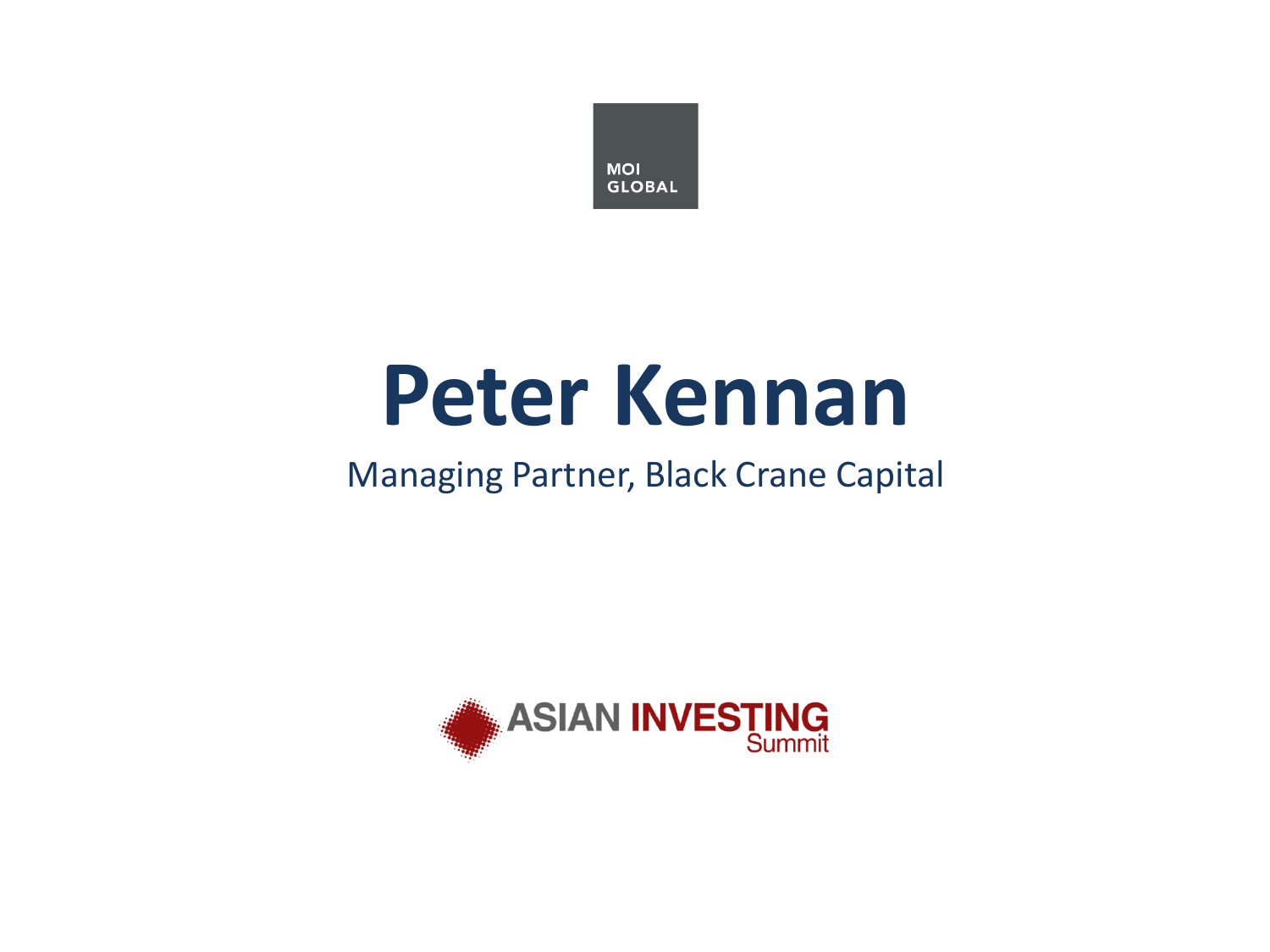# sky

### Sky Television Network (SKT.NZ)

April 2021

**PRIVATE & CONFIDENTIAL**  © 2020 Black Crane Capital. www.black-crane.com Black Crane Capital is licensed by the Hong Kong Securities and Futures Commission**PRIVATE & CONFIDENTIAL**  © 2021 Black Crane Capital. www.black-crane.com

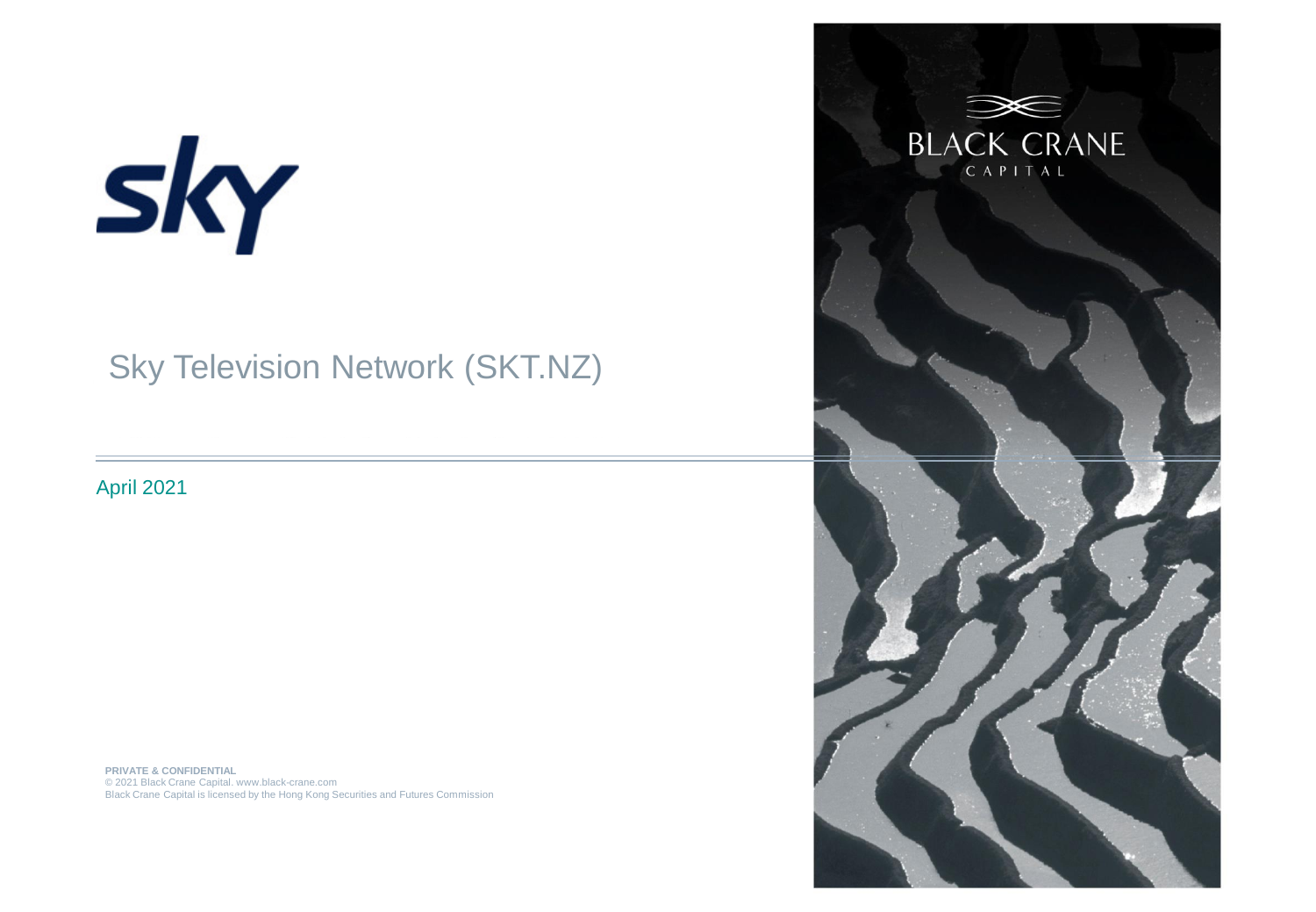### Sky Network Television overview







#### **Key figures**

- 927k customers out of 1.65m NZ households
- Stock is trading at an estimated 2 times FY22EBITDA
- Equity free cash-flow yield at 30%+
- 160m right issue completed in May 20
- FY20 Revenue of NZD748m, adj. EBITDA of NZD192m
- Mkt cap of NZD314m, net cash of 22m

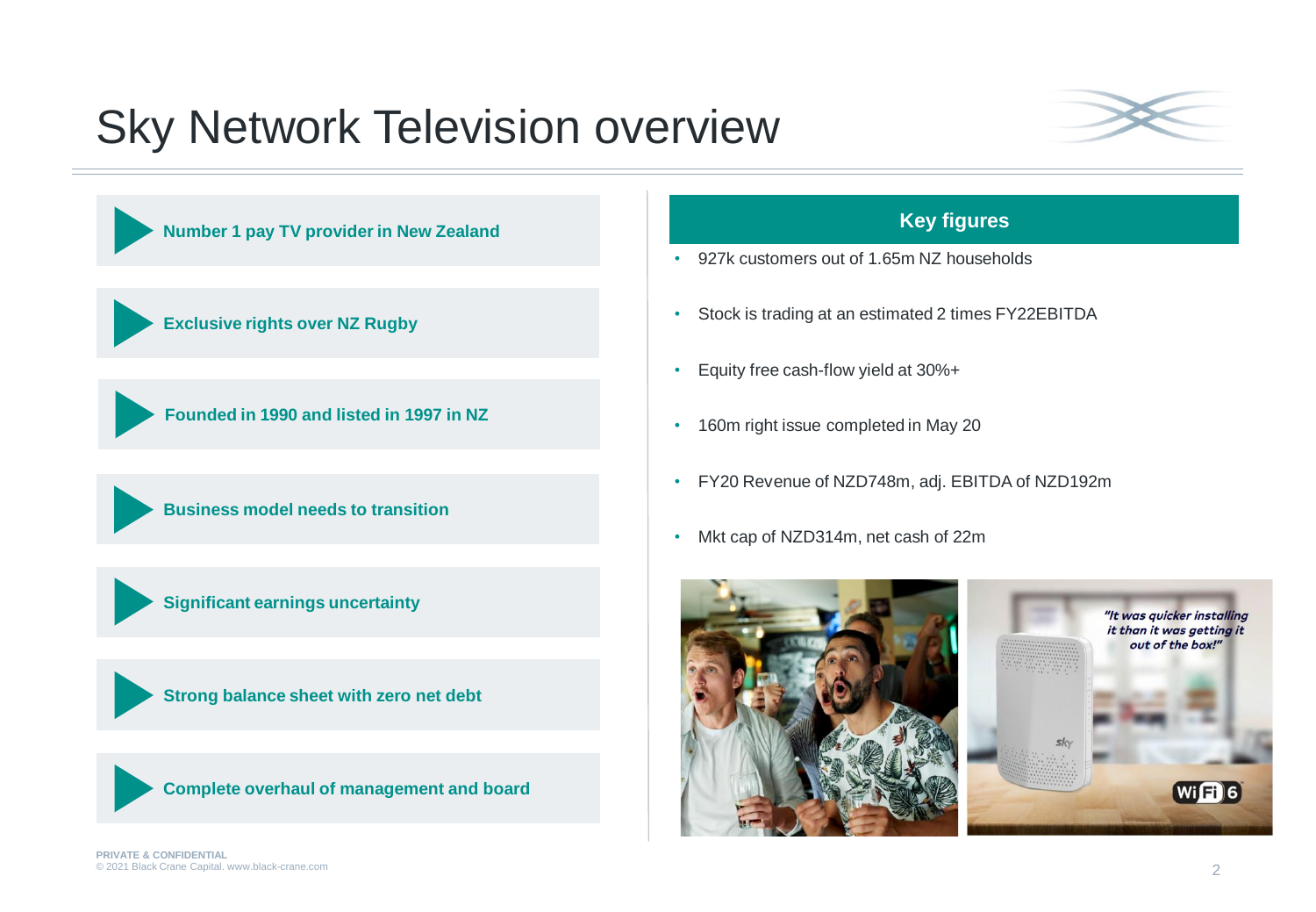### Content in numbers



Sky reached over 3 million Kiwis a month on average in FY20<sup>1</sup> through satellite, Prime and our streaming products Sky Sport Now and Neon.



**Content provider relationships**<sup>2</sup> from large global content creators to local production storytellers across sport, entertainment and movies



3million+

Titles, events or series acquired in FY20<sup>3</sup> Including sport and entertainment titles (excluding Lightbox)

 $>10,000$ 

Hours of entertainment and movie content<sup>3</sup> premiered on Sky platforms in FY20

 $>7,500$ 

Live Sporting events broadcast in FY20<sup>3</sup> covering over 50 sports codes on Sky in FY20

130!

**Emmy Nominations**<sup>3</sup> received by Sky content in 2020, including 69 Primetime Emmy Nominations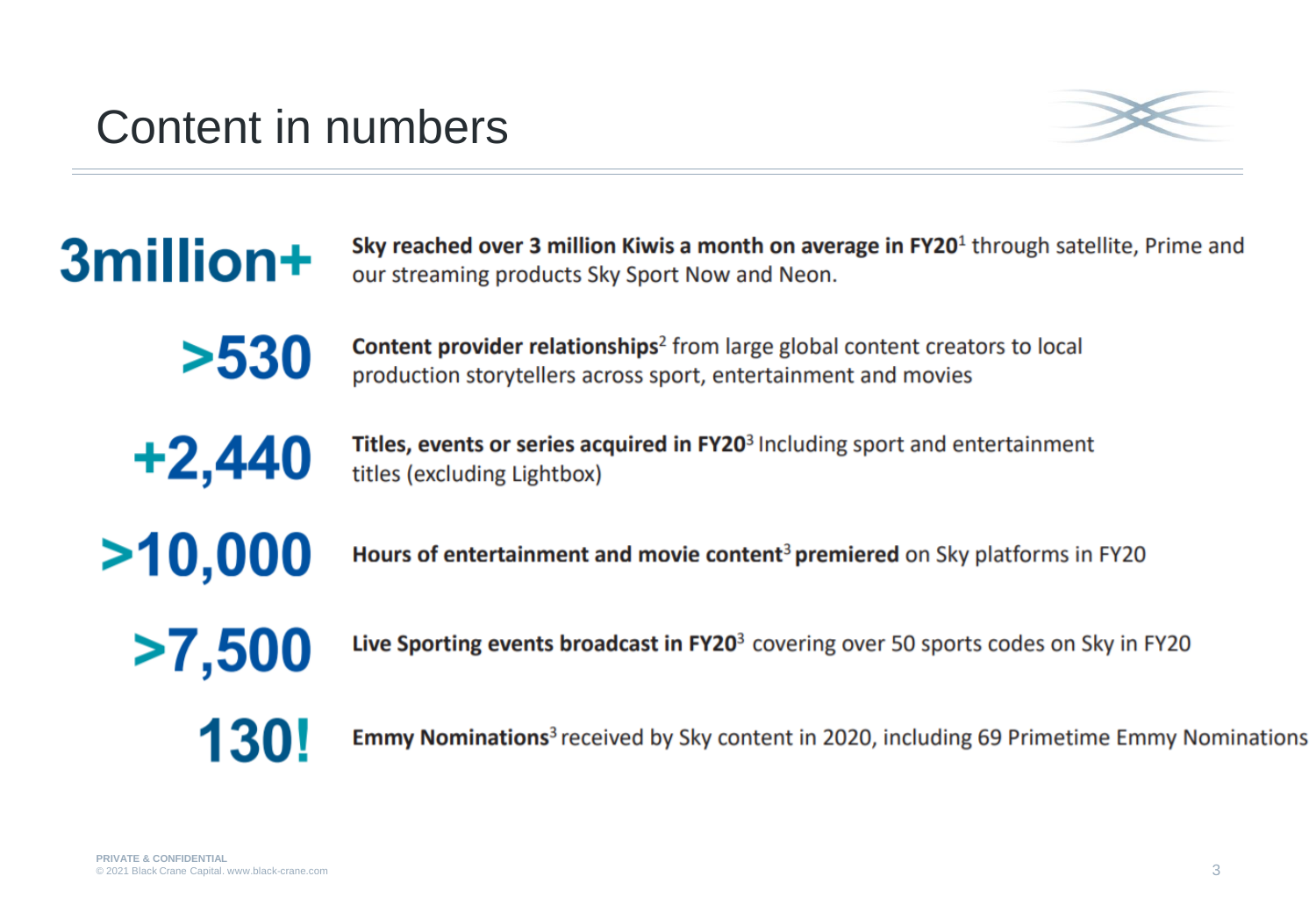### Share price performance



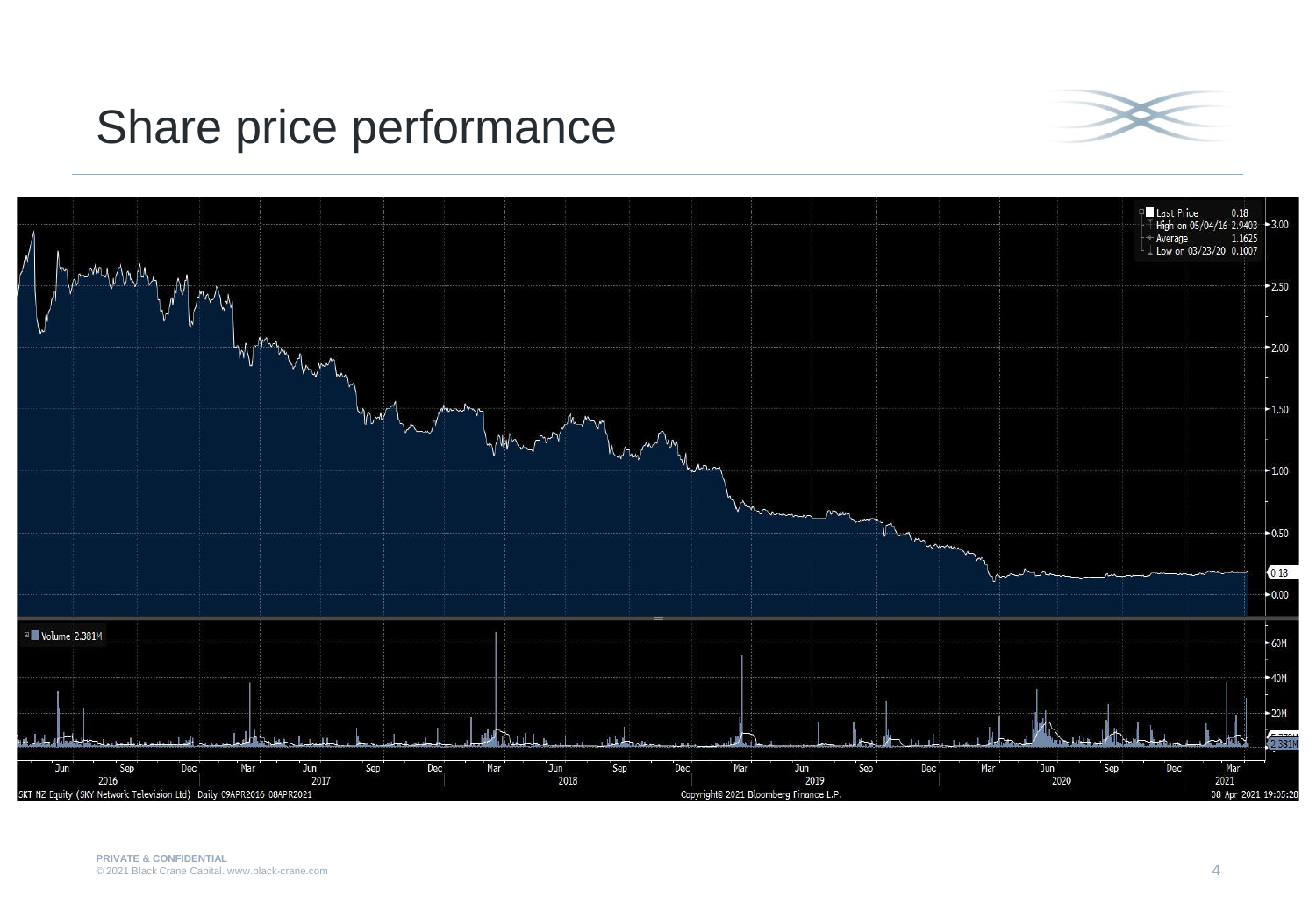### Stabilization in revenue decline





SKY BOX REVENUE<sup>1</sup> (\$m) & ARPU<sup>2</sup>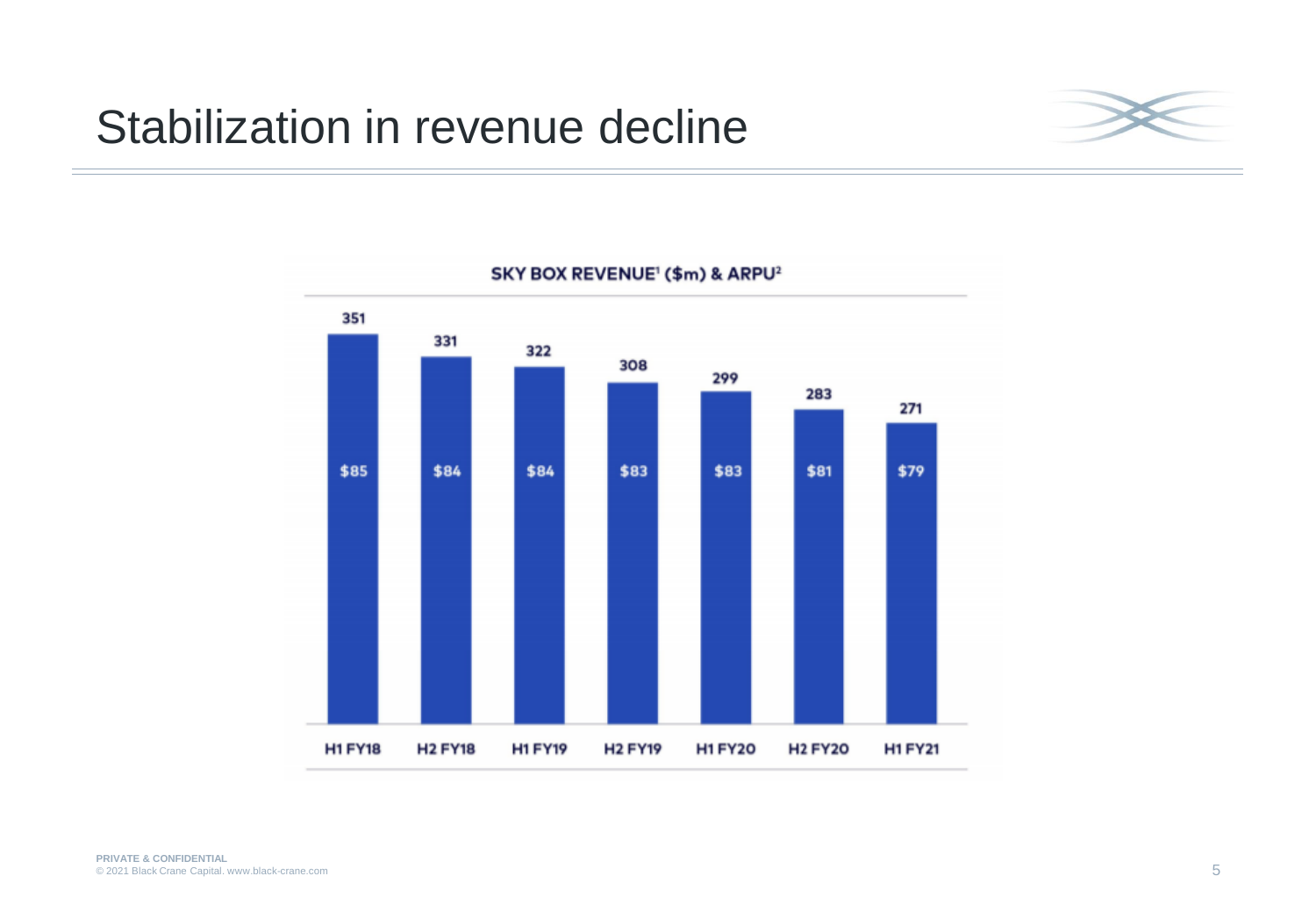### Stabilization of Sky Box





#### **SKY BOX CUSTOMER ACTIVATIONS/DISCONNECTIONS**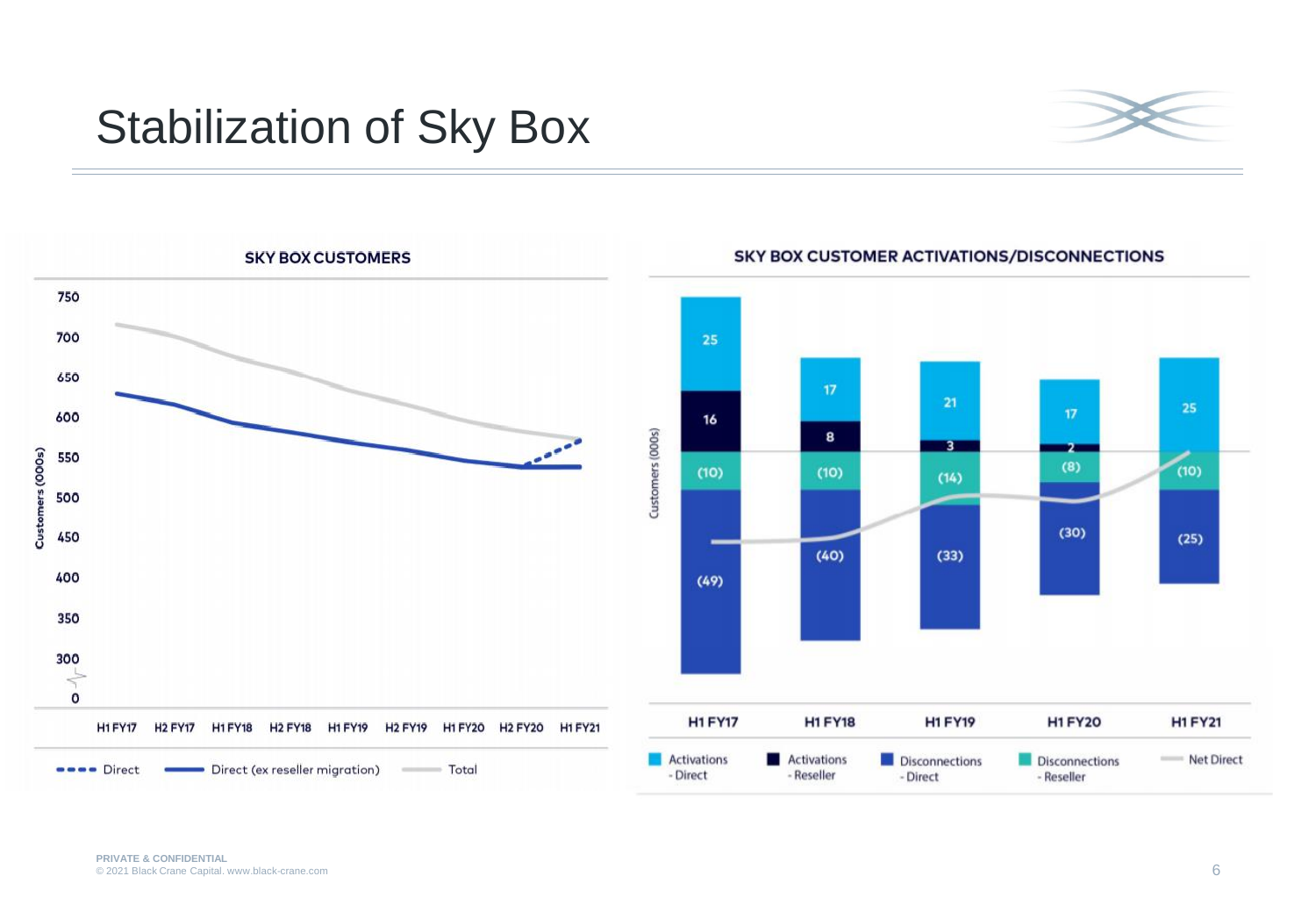### Growth in streaming



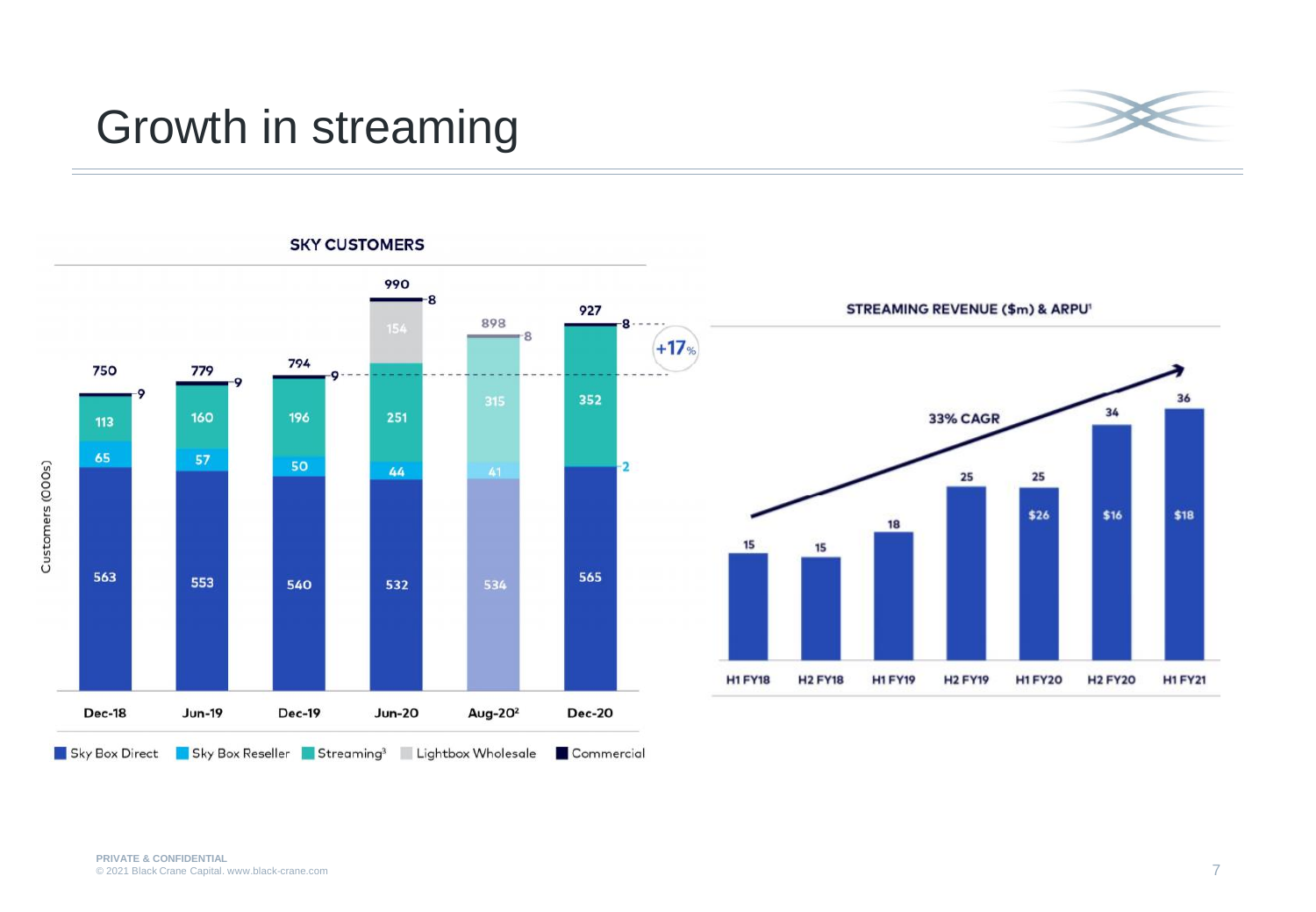### Turnaround strategy



- Develop and grow a full suite of streaming products
- Develop local entertainment content
- Continue to dominate sport content
- Establish distribution partnerships with the leading telecoms operators
- Greater product customization

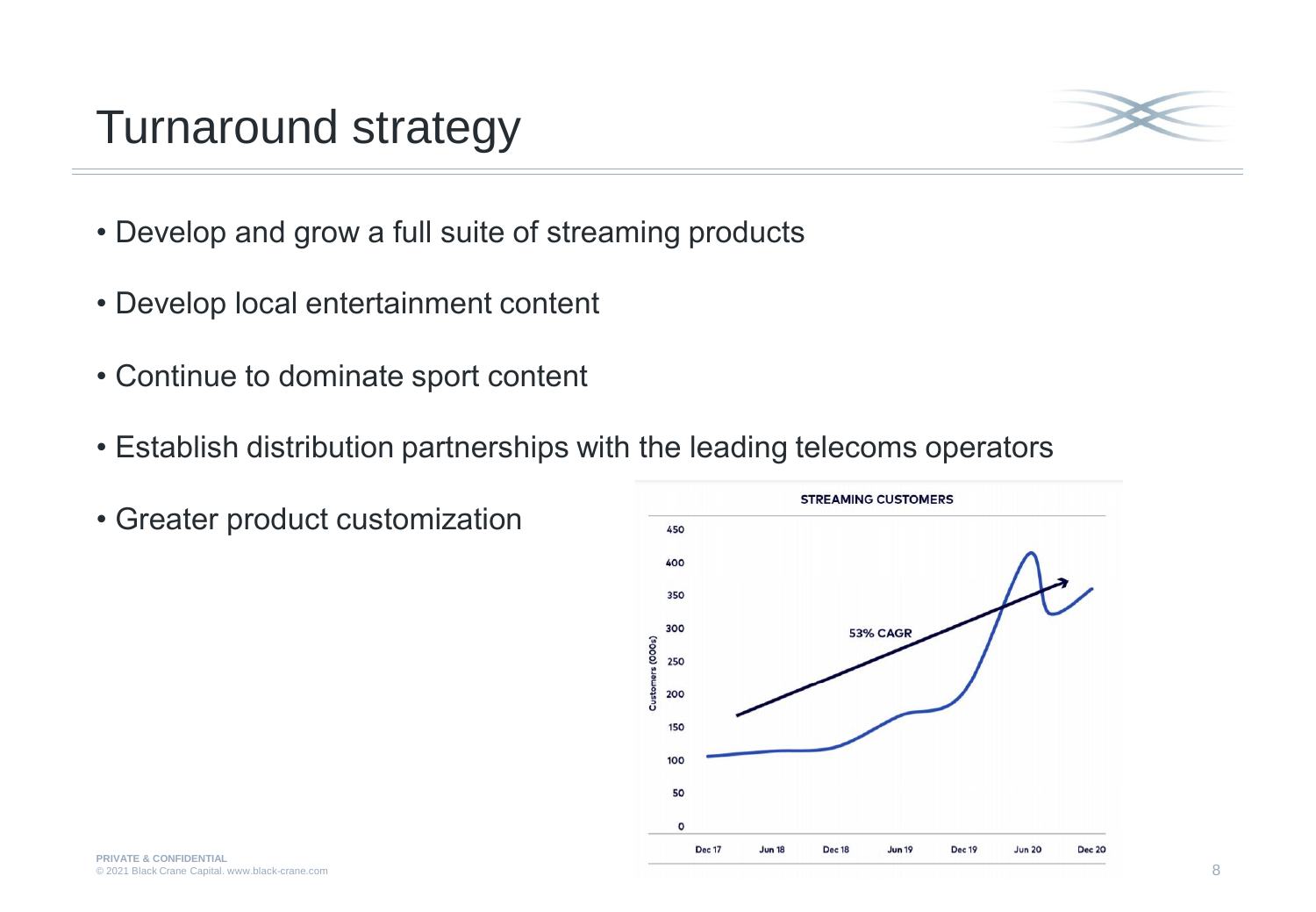### Shareholding



No controlling shareholder since Newscorp sold stake in 2015, major institutional shareholders:

- Jupiter (9%)
- NZ Accident Compensation Commission (7.6%)
- Perpetual (4.8%)
- Vanguard (4.3%)
- NZ Rugby (2%)
- Black Crane holds 5.2%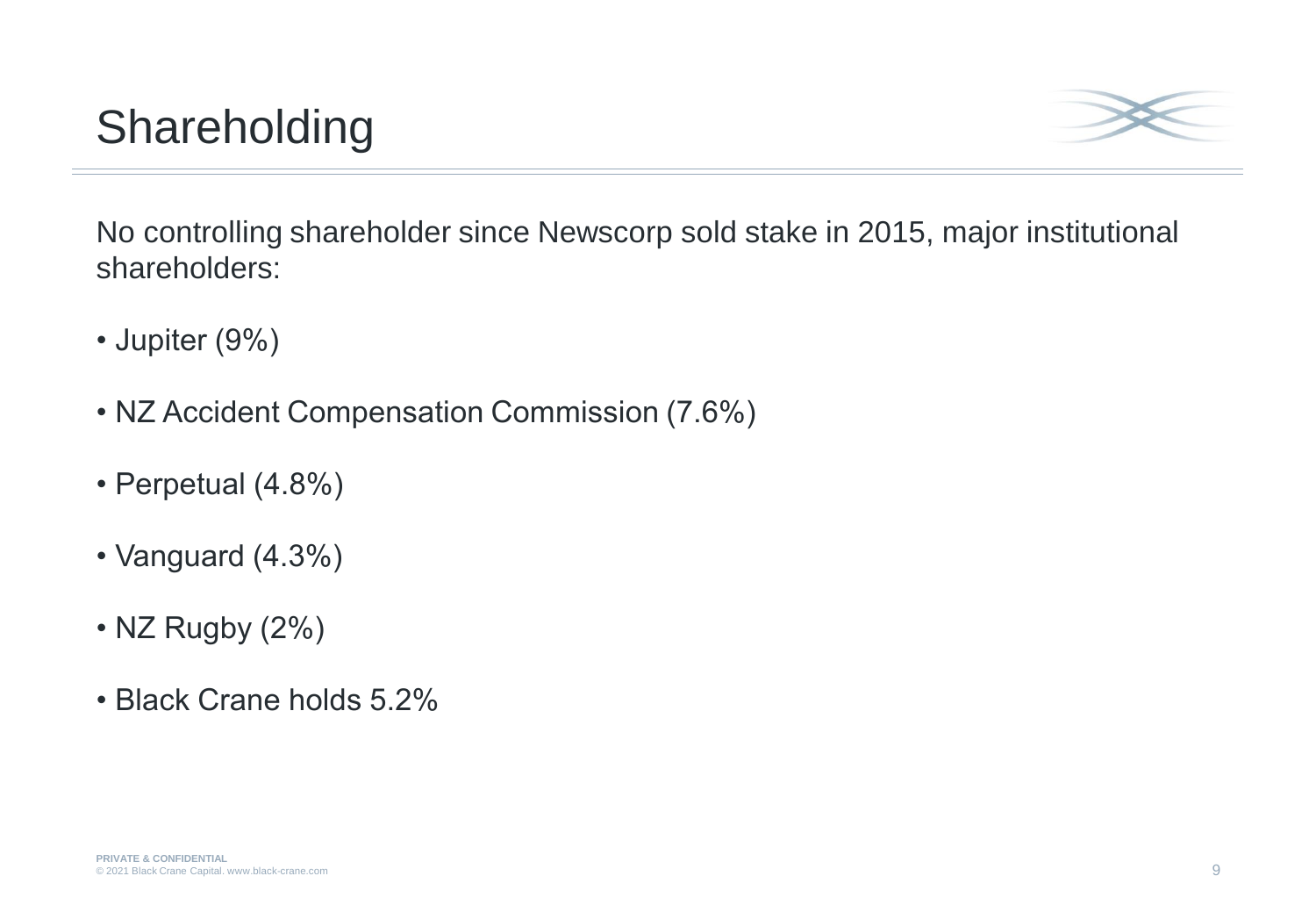### Valuation



- We use an equity FCF yield of 8% to reach valuation range of \$0.5-0.7/share
- Expect dividends to resume for FY22 with a high pay-out ratio
- Free cash flow will be stable in the range of \$70-100m per annum

| <b>Valuation</b> |       | Valuati       |
|------------------|-------|---------------|
| Shares on issue  | 1'744 | <b>Shares</b> |
| Net debt         |       | Net del       |
| Equity yield     | 8%    | Equity        |
| Free cash flow   | 70    | Free ca       |
| Equity value     | 875   | Equity        |
| /share           | 0.50  | shar          |

| Valuation       |       |
|-----------------|-------|
| Shares on issue | 1'744 |
| Net debt        |       |
| Equity yield    | 8%    |
| Free cash flow  | 97    |
| Equity value    | 1'215 |
| 'share          | 0.70  |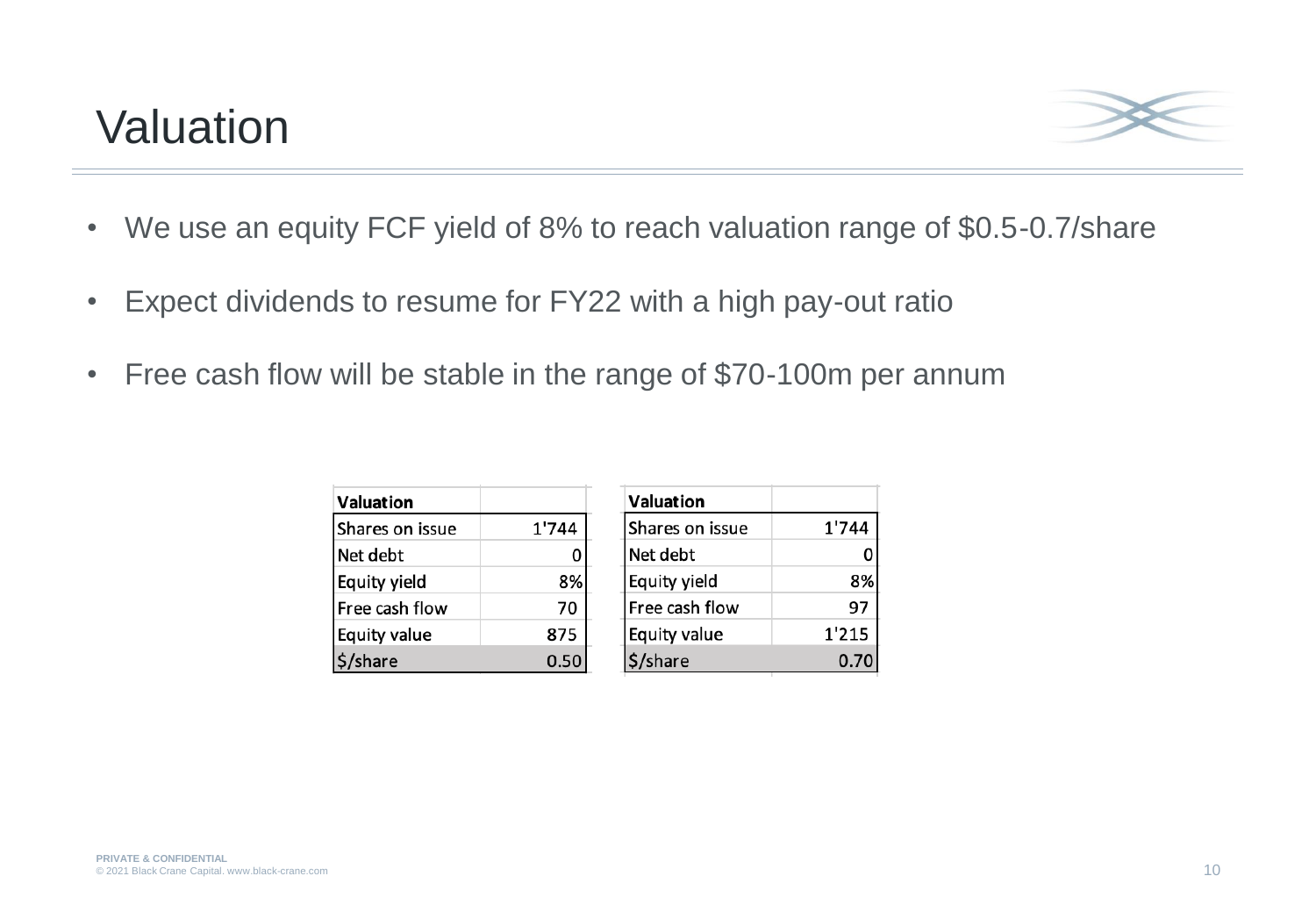### Contact Details



#### **Peter Kennan Managing Partner**

**E** peter.kennan@black-crane.com

**M** +852 6503 5252

#### **Address**

Unit 1606, Kinwick Centre, 32 Hollywood Road, Central, Hong Kong